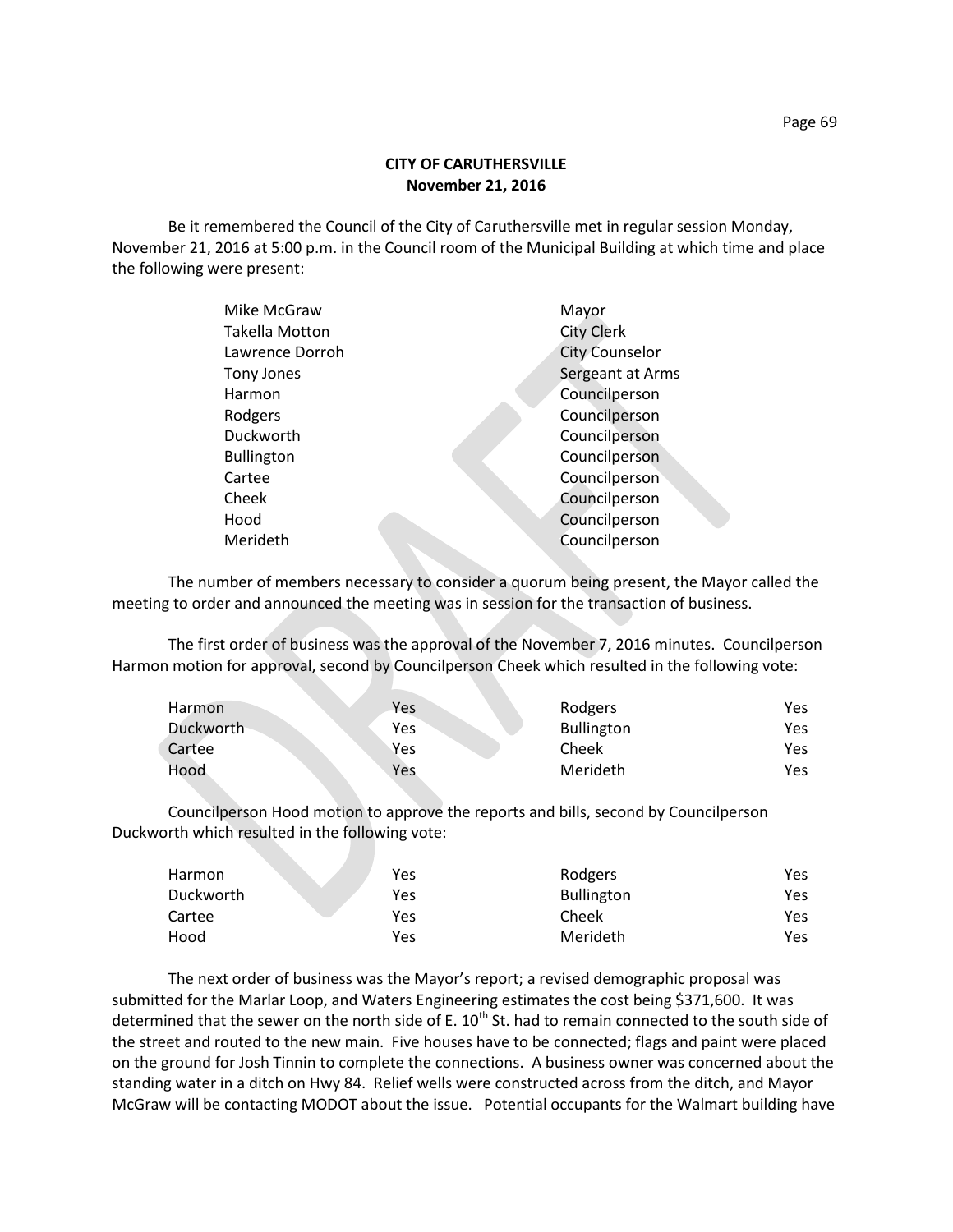## Page70

continued to be forwarded to the owners. The economic team will be comprised of a committee for new development spearheaded by Jeff Montgomery and Jay Ward, and committee for business incubator spearheaded by Christy Mercer and another party of her choosing. The committee for new development will be focusing on Hwy 84 and Truman Blvd. The committee for business incubator will be focusing on the Exchange building on  $3<sup>rd</sup>$  and Ward for potential grant money. There will be one more committee that the Mayor is working on that hasn't been established.

City offices will be closed Thursday, November 24, 2016 and Friday, November 25, 2016 in observance of Thanksgiving. Republic trash service will not pick up on Thursday, services will be resuming on Friday and Saturday. The plaques for Reynolds Park still aren't complete, and Councilperson Bullington offered to contact Gary Lucy, if Terry Rushing made sure of the exact resolution that the company wanted to get things moving along.

Whitney Watts and Phyllis Miner of USDA toured the Cupples building, and in the process made recommendations to discuss with Three Rivers. Mayor McGraw met with Dr. Payne Friday, November 18, 2016 and will be drafting a letter to be submitted to the college's board for considerations for the venture. It is more feasible to remove the back section of the building and do the front part of the roof. The Mayor will be contacting Logan Meeks for an estimate.

Fire report; there were 8 fire calls between November 1, 2016 and November 21, 2016 as follows: 11/7/16 pile of debris set afire on E.  $13<sup>th</sup>$  St.; 11/7/16 fire alarm sounding due to cooking on W. Parkview; 11/11/16 shed on fire on outer road, I55, off Rt. U; 11/13/16 smoke scare at Westwood Apts.; 11/14/16 grass fire in ditch on Hwy DD & E PCSD; 11/17/16 fire out of control causing smoke to blow across I55/412; 11/18/16 mutual aid to Hayti for structure fire on N. Walnut St.; 11/19/16 vehicle struck utility pole.

Water & Sewer; Paul Shaw requested for Gena Glass to be put on the Water departments bank accounts in order to sign checks. Councilperson Harmon motion for approval, second by Councilperson Merideth, which resulted in the following vote:

| Yes |
|-----|
| Yes |
| Yes |
| Yes |
|     |

Terry Rushing reported doing an electrical inspection on W.  $12<sup>th</sup>$  St., and cleaned the lot acquired through the county on  $10^{th}$  and Maple. Assistance was given with a street break on  $8^{th}$  and Cotton, 9<sup>th</sup> and Laurant, and with the sewer. The department repaired 2 street breaks on E. 18<sup>th</sup> St., and a manhole. There was debris from the Brown Shoe ditch that was cleaned off, and Christmas lights were put on the decorative poles. Rushing wanted to thank Randall Waldrop for using the bucket truck to put up the upper portion of the lights. The debris at the limb pile has just about burned out. The Street and Sanitation Committee recommends the hiring of Randle Ford as a new hire for the Street department at 15 years of experience. Councilperson Rodgers motion for approval, second by councilperson Bullington, which resulted in the following vote: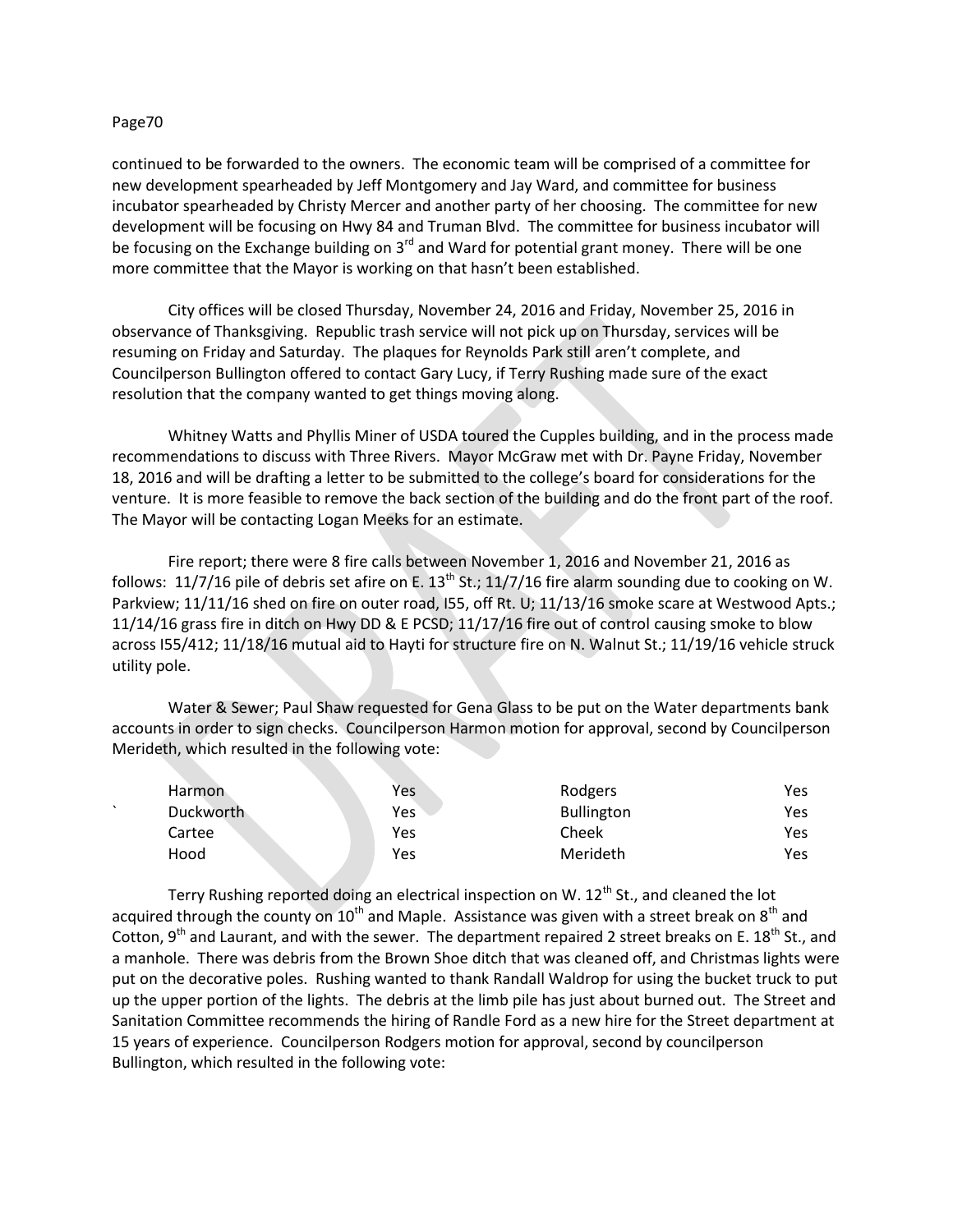| Harmon    | Yes | Rodgers           | Yes |
|-----------|-----|-------------------|-----|
| Duckworth | Yes | <b>Bullington</b> | Yes |
| Cartee    | Yes | Cheek             | Yes |
| Hood      | Yes | Merideth          | Yes |

Terry Rushing also reported that the outlet ditch at the Waste Water Plant was searched for beaver damns because of the backup, and there weren't any. Rushing contacted Earl Bullington and Charles Davis with Drainage District III. Someone will be in Tuesday, November 22, 2016, and they will possibly be sweeping out one mile of the ditch west of Hwy Y in order to correct the problem. Paul Shaw commended Jack Tipton for flying over to see if there were any beaver damns.

Rebecca Morgan requested for her part time clerical aide position to be extended beyond the four weeks previously voted on. At this time Cathay Fisher is only getting 20 hours a week because she has another job, but was given 40 hours a week for 4 weeks. The Collector is requesting that she work until December 31, 2016. Councilperson Cartee motion for the extension, second by Councilperson Merideth, which resulted in the following:

| Harmon    | Yes | Rodgers           | Yes |
|-----------|-----|-------------------|-----|
| Duckworth | Yes | <b>Bullington</b> | Yes |
| Cartee    | Yes | Cheek             | Yes |
| Hood      | Yes | Merideth          | Yes |

Teresa Tidwell reported that the library will have Christmas story time starting next Tuesday at 6:00 p.m., and for every Tuesday until Christmas. They will be having book give a ways, and guest readers. Mrs. Tidwell is encouraging the public to bring their kids out for the fun activities.

Nick Cartee commended Rick Moyers on setting traps, with the influx of calls coming in. Mr. Moyers stated that he uses 40 to 50 traps a month.

Business from the floor; Earl Bullington stated that he was here in support of Matt Morgan to present a request and give pictures for viewing. Matt Morgan is requesting the trees to be cut down on the corner of Truman and W.  $3^{rd}$ . St. He wants to open a car lot and the trees would obstruct the view of the cars from the street. It was mentioned that Mr. Morgan's family donated property to the city. Morgan is proposing to cut the trees down at his expense, and get rid of the debris. Ellen Lazenby chairperson of the Tree Board stated that she was for small business, but that the trees were planted at an expense, and in the event that the trees were cut down, replacement with shrubs to hold the soil would need to take place. Mrs. Lazenby will make the suggestion to the Tree Board to cut down trees and the replacement of the bushes to be based on the Tree Board recommendation. Councilperson Harmon motion for the cutting down of the trees at Matt Morgan's expense, second by Councilperson Duckworth, which resulted in the following vote:

| Harmon    | Yes | Rodgers           | Yes |
|-----------|-----|-------------------|-----|
| Duckworth | Yes | <b>Bullington</b> | Yes |
| Cartee    | Yes | Cheek             | Yes |
| Hood      | Yes | Merideth          | Yes |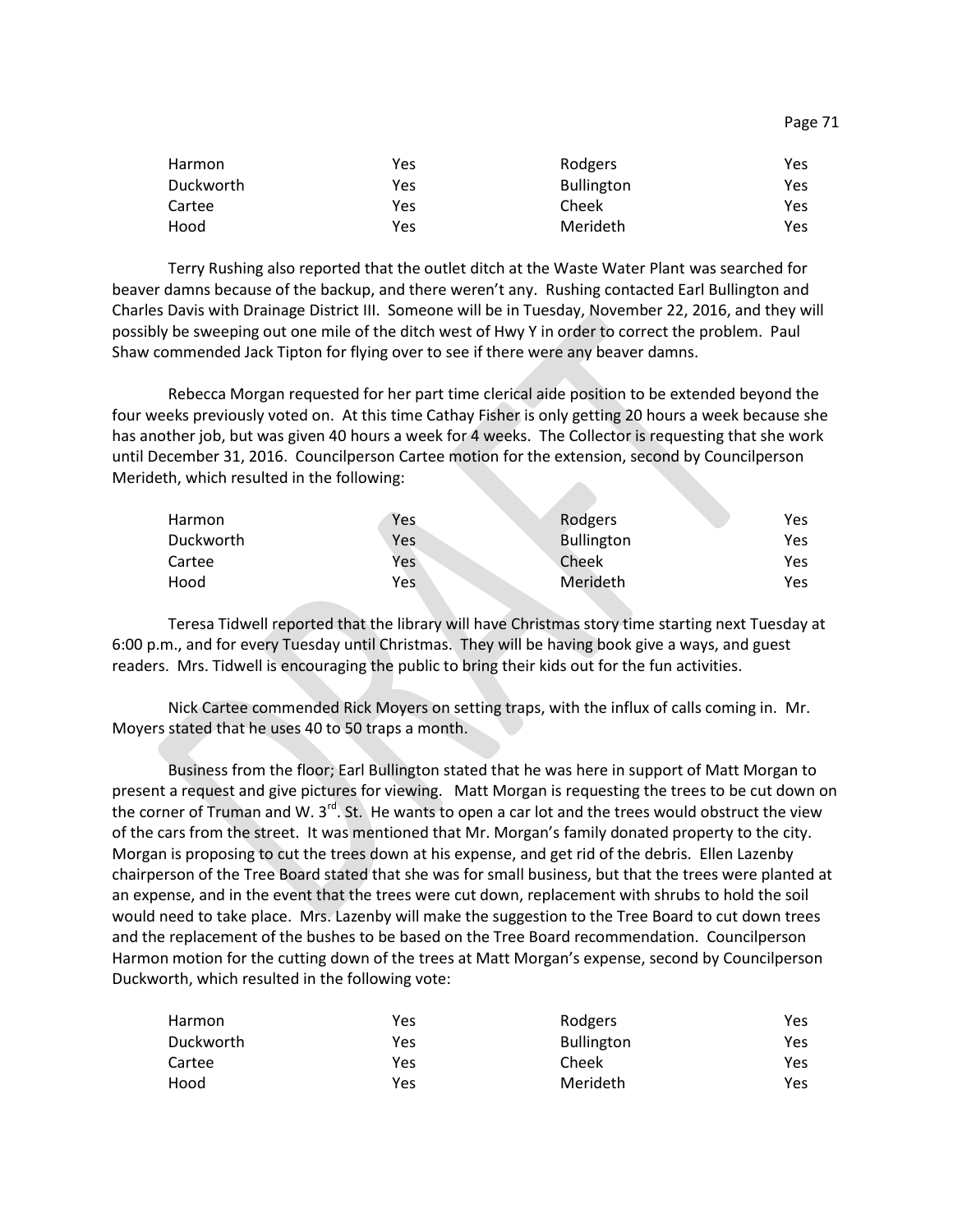## Page 72

Next was introduction to bills; Counselor Dorroh made mention that there were two bills that were in the Council packet that was posted, which were read by title only as follows:

BILL NO. 2016-08 ORDINANCE NO. 2016-08 AN ORDINAC DESIGNATING THE SECTION OF EAST SIXTEENTH STREET FROM WARD AVENUE TO DAVIS AVENUE AS A ONE-WAY STREET WITH TRAFFIC MOVING ONLY IN A SOUTHEASTERLY DIRECTION FROM WARD AVENUE TO DAVIS AVENUE

Councilperson Harmon moved for the first reading, second by Councilperson Rodgers, resulting in the following vote to wit:

| Harmon    | Yes    | Rodgers           | Yes |
|-----------|--------|-------------------|-----|
| Duckworth | Yes    | <b>Bullington</b> | Yes |
| Cartee    | Absent | Cheek             | Yes |
| Hood      | Yes    | Merideth          | Yes |

Councilperson Bullington motion for the second reading, second by Councilperson Harmon, resulting in the following vote to wit:

| Harmon    | Yes    | Rodgers           | Yes  |
|-----------|--------|-------------------|------|
| Duckworth | Yes    | <b>Bullington</b> | Yes  |
| Cartee    | Absent | Cheek             | Yes. |
| Hood      | Yes    | Merideth          | Yes  |

The question before the Council is, shall this bill become law, resulting in the following vote on said question to wit:

| Harmon    | Yes    | Rodgers           | Yes |
|-----------|--------|-------------------|-----|
| Duckworth | Yes    | <b>Bullington</b> | Yes |
| Cartee    | Absent | Cheek             | Yes |
| Hood      | Yes    | Merideth          | Yes |

BILL NO 2016-09 ORDINANCE NO. 2016-09 AN ORDINANCE AMENDING SECTION 230.050 AND SECTION 700.030 OF THE CODE OF ORDINANCES OF THE CITY OF CARUTHERSVILLE TO REDUCE THE SERVICE FE FOR SOLID WASTE COLLECTION AND TO INCREASE THE MINIMUM SEWER FEE

Councilperson Harmon moved for the first reading, second by Councilperson Duckworth resulting in the following vote to wit:

| Harmon    | Yes    | Rodgers           | Yes |
|-----------|--------|-------------------|-----|
| Duckworth | Yes    | <b>Bullington</b> | Yes |
| Cartee    | Absent | Cheek             | Yes |
| Hood      | Yes    | Merideth          | Yes |